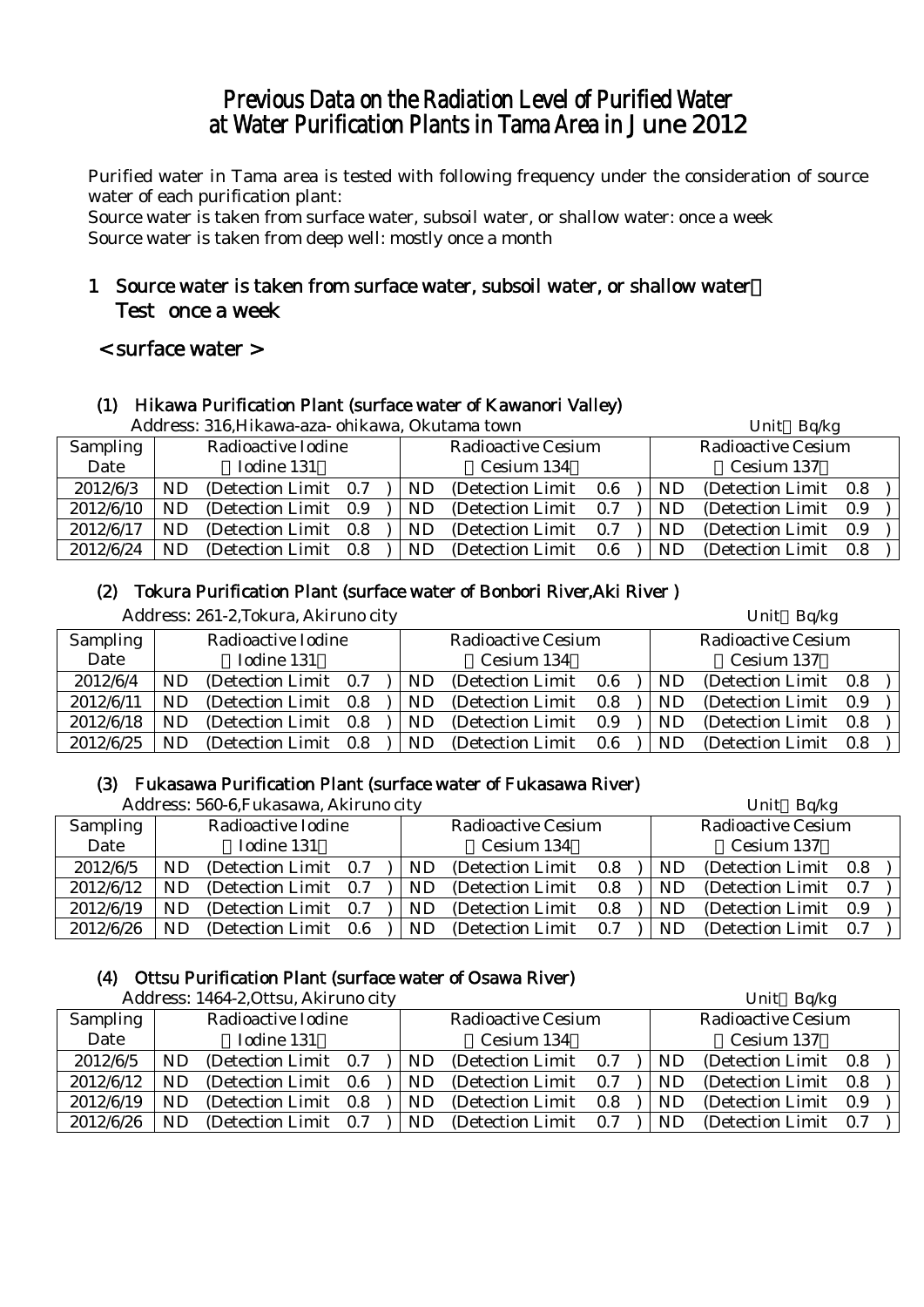# (5) Otaba Purification Plant (surface water of Otaba River)

|           |     |                       |  | Address: 498,Otaba-aza-Okunakachaya, Okutama town |    |                           |     |  | Unit Bq/kg |                           |  |  |
|-----------|-----|-----------------------|--|---------------------------------------------------|----|---------------------------|-----|--|------------|---------------------------|--|--|
| Sampling  |     | Radioactive Iodine    |  |                                                   |    | <b>Radioactive Cesium</b> |     |  |            | <b>Radioactive Cesium</b> |  |  |
| Date      |     | Iodine 131            |  |                                                   |    | Cesium 134                |     |  |            | Cesium 137                |  |  |
| 2012/6/5  | ND. | (Detection Limit 0.7) |  |                                                   | ND | (Detection Limit)         | 0.7 |  | <b>ND</b>  | (Detection Limit 0.8)     |  |  |
| 2012/6/12 | ND  | (Detection Limit 0.6) |  |                                                   | ND | (Detection Limit)         | 0.7 |  | ND.        | (Detection Limit 0.8)     |  |  |
| 2012/6/19 | ND. | (Detection Limit 0.7) |  |                                                   | ND | (Detection Limit)         | 0.9 |  | <b>ND</b>  | (Detection Limit 0.9)     |  |  |
| 2012/6/26 | ND  | (Detection Limit 0.6) |  |                                                   | ND | (Detection Limit)         | 0.5 |  | ND.        | (Detection Limit 0.7)     |  |  |

Address: 498,Otaba-aza-Okunakachaya, Okutama town Unit Bq/kg

# (6) Tanasawa Purification Plant (surface water of Nishi Creek)

| Address: 583-5, Tanasawa-aza-kashiwanoki, Okutama town |  | Unit Bq/kg |
|--------------------------------------------------------|--|------------|
|--------------------------------------------------------|--|------------|

|                 |    |                       | 7 iyul css. 909-9, Fanasawa aza Kashiwanoni, Ondiania town |  |     |                           |         | $U$ IIIL DYAS |                           |                       |     |  |
|-----------------|----|-----------------------|------------------------------------------------------------|--|-----|---------------------------|---------|---------------|---------------------------|-----------------------|-----|--|
| <b>Sampling</b> |    | Radioactive Iodine    |                                                            |  |     | <b>Radioactive Cesium</b> |         |               | <b>Radioactive Cesium</b> |                       |     |  |
| Date            |    | Iodine 131            |                                                            |  |     | Cesium 134                |         |               | Cesium 137                |                       |     |  |
| 2012/6/5        | ND | (Detection Limit 0.8) |                                                            |  | ND  | (Detection Limit)         |         |               | ND                        | (Detection Limit 0.9) |     |  |
| 2012/6/12       | ND | (Detection Limit 0.7) |                                                            |  | ND. | (Detection Limit)         | $0.6\,$ |               | ND                        | (Detection Limit)     | 0.7 |  |
| 2012/6/19       | ND | (Detection Limit 0.7) |                                                            |  | ND  | (Detection Limit)         | 0.7     |               | ND                        | (Detection Limit 0.8) |     |  |
| 2012/6/26       | ND | (Detection Limit 0.6) |                                                            |  | ND. | (Detection Limit)         | 0.7     |               | ND                        | (Detection Limit 0.7) |     |  |

# (7) Himura Purification Plant (surface water of Kawanori Valley)

| Address: 47, Sakai-aza- Himura, Okutama town | Unit Bq/kg |
|----------------------------------------------|------------|
|----------------------------------------------|------------|

|                 |    | 7 iddi cəə. Tr.Danai aza Timinin al-Ondiama təmir |     |     |                           |     | $U$ IIIL $U \psi$ <sub>1</sub> |                       |     |  |  |
|-----------------|----|---------------------------------------------------|-----|-----|---------------------------|-----|--------------------------------|-----------------------|-----|--|--|
| <b>Sampling</b> |    | Radioactive Iodine                                |     |     | <b>Radioactive Cesium</b> |     | Radioactive Cesium             |                       |     |  |  |
| Date            |    | Iodine 131                                        |     |     | Cesium 134                |     | Cesium 137                     |                       |     |  |  |
| 2012/6/7        | ND | (Detection Limit)                                 | 0.8 | ND. | (Detection Limit)         | 0.7 | ND                             | (Detection Limit 0.8) |     |  |  |
| 2012/6/14       | ND | (Detection Limit)                                 | 0.7 | ND. | (Detection Limit)         | 0.7 | ND                             | (Detection Limit)     | 0.8 |  |  |
| 2012/6/21       | ND | (Detection Limit)                                 | 0.8 | ND. | (Detection Limit)         | 0.8 | ND                             | (Detection Limit)     |     |  |  |
| 2012/6/28       | ND | (Detection Limit)                                 | 0.7 | ND  | (Detection Limit)         | 0.8 | ND                             | (Detection Limit)     | 0.6 |  |  |

### (8) Nippara Purification Plant (surface water of Karo Valley)

|           |     | Address: 1055-5, Nippara-aza- Ogawa, Okutama town |     | Unit Bq/kg                |     |            |                           |     |  |
|-----------|-----|---------------------------------------------------|-----|---------------------------|-----|------------|---------------------------|-----|--|
| Sampling  |     | Radioactive Iodine                                |     | <b>Radioactive Cesium</b> |     |            | <b>Radioactive Cesium</b> |     |  |
| Date      |     | Iodine 131                                        |     | Cesium 134                |     | Cesium 137 |                           |     |  |
| 2012/6/7  | ND. | (Detection Limit 0.7)                             | ND. | (Detection Limit 0.7)     |     | ND.        | (Detection Limit 0.7)     |     |  |
| 2012/6/14 | ND. | (Detection Limit 0.8)                             | ND. | (Detection Limit 0.8)     |     | ND         | (Detection Limit 0.7)     |     |  |
| 2012/6/21 | ND. | (Detection Limit 0.8)                             | ND  | (Detection Limit)         | 0.8 | ND.        | (Detection Limit 0.9)     |     |  |
| 2012/6/28 | ND  | (Detection Limit 0.8)                             | ND. | (Detection Limit)         | 0.6 | ND.        | (Detection Limit)         | 0.6 |  |

#### (9) Ogouchi Purification Plant (surface water of Kumoburo Valley)

 $\Delta d$ ress:1310-10,Tozura-aza-Amefuri,Okutama town Unit Bq/kg

|           |    | Address.1310-10,102ura-aza-Ameruri,Okutama town |     |     |                           | Unit Bq/kg |     |                           |     |
|-----------|----|-------------------------------------------------|-----|-----|---------------------------|------------|-----|---------------------------|-----|
| Sampling  |    | Radioactive Iodine                              |     |     | <b>Radioactive Cesium</b> |            |     | <b>Radioactive Cesium</b> |     |
| Date      |    | Iodine 131                                      |     |     | Cesium 134                |            |     | Cesium 137                |     |
| 2012/6/7  | ND | (Detection Limit 0.7)                           |     | ND. | (Detection Limit)         | 0.6        | ND  | (Detection Limit 0.6)     |     |
| 2012/6/14 | ND | (Detection Limit)                               | 0.7 | ND. | (Detection Limit)         | 0.6        | ND  | (Detection Limit)         | 0.6 |
| 2012/6/21 | ND | (Detection Limit)                               | 0.7 | ND  | (Detection Limit)         | 0.6        | ND  | (Detection Limit)         | 0.7 |
| 2012/6/28 | ND | (Detection Limit)                               | 0.8 | ND  | (Detection Limit)         | 0.7        | ND. | (Detection Limit)         | 0.8 |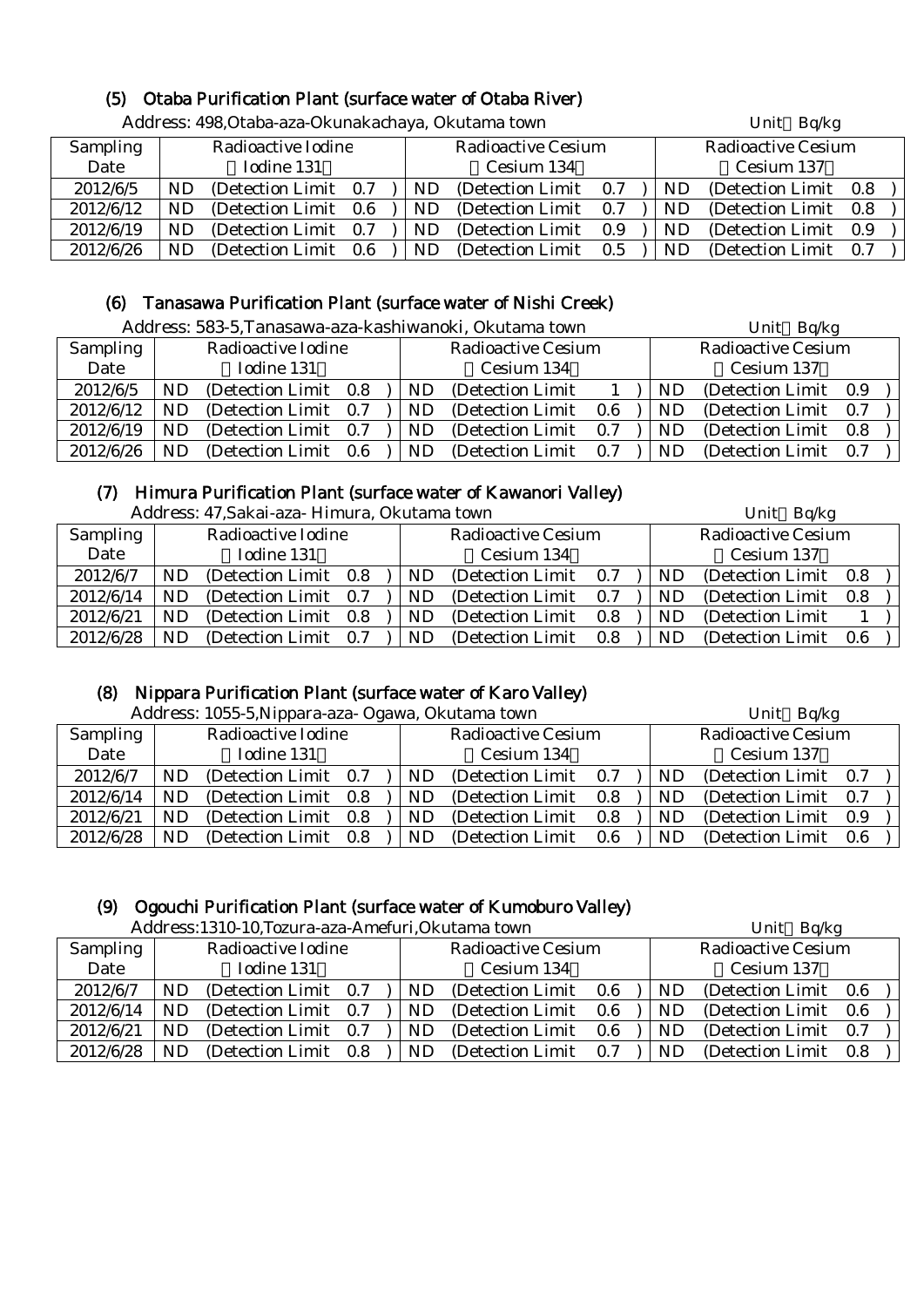# < subsoil water >

#### (1) Chigasedaini Purification Plant (subsoil water of Tamagawa River)

|                 |           | Address: 1-69-1, Chigasemati, Oume city |     |                           | Unit Bq/kg |     |                           |  |  |
|-----------------|-----------|-----------------------------------------|-----|---------------------------|------------|-----|---------------------------|--|--|
| <b>Sampling</b> |           | Radioactive Iodine                      |     | <b>Radioactive Cesium</b> |            |     | <b>Radioactive Cesium</b> |  |  |
| Date            |           | Iodine 131                              |     | Cesium 134                |            |     | Cesium 137                |  |  |
| 2012/6/3        | ND        | (Detection Limit 0.7)                   | ND. | (Detection Limit)         | 0.6        | ND  | (Detection Limit 0.8)     |  |  |
| 2012/6/10       | ND        | (Detection Limit 0.8)                   | ND. | (Detection Limit)         | 0.9        | ND. | (Detection Limit 0.8)     |  |  |
| 2012/6/17       | ND        | (Detection Limit 0.8)                   | ND  | (Detection Limit)         | 0.6        | ND  | (Detection Limit 0.8)     |  |  |
| 2012/6/24       | <b>ND</b> | (Detection Limit 0.8)                   | ND  | (Detection Limit)         | 0.6        | ND  | (Detection Limit 0.9)     |  |  |

# (2) Takatsuki Purification Plant (subsoil water of Aki River)

|                 |    | Address: 400, Takatsuki-cho, Hachioji city |     |     |                           |     |                    |    | Unit Bq/kg        |     |
|-----------------|----|--------------------------------------------|-----|-----|---------------------------|-----|--------------------|----|-------------------|-----|
| <b>Sampling</b> |    | Radioactive Iodine                         |     |     | <b>Radioactive Cesium</b> |     | Radioactive Cesium |    |                   |     |
| Date            |    | Iodine 131                                 |     |     | Cesium 134                |     |                    |    | Cesium 137        |     |
| 2012/6/3        | ND | (Detection Limit 0.8)                      |     | ND. | (Detection Limit)         | 0.9 |                    | ND | (Detection Limit) | 0.8 |
| 2012/6/10       | ND | (Detection Limit 0.7)                      |     | ND. | (Detection Limit)         | 0.5 |                    | ND | (Detection Limit) | 0.7 |
| 2012/6/17       | ND | (Detection Limit 0.9)                      |     | ND  | (Detection Limit)         | 0.8 |                    | ND | (Detection Limit) | 0.8 |
| 2012/6/24       | ND | (Detection Limit)                          | 0.6 | ND. | (Detection Limit)         | 0.7 |                    | ND | (Detection Limit) | 0.8 |

#### (3) Hinatawada Purification Plant (subsoil water of Tamagawa River)

|           |     | Address: 2-370, Hinatawada, Oume city |     |     |                           |     |    | Unit Bq/kg                |     |
|-----------|-----|---------------------------------------|-----|-----|---------------------------|-----|----|---------------------------|-----|
| Sampling  |     | Radioactive Iodine                    |     |     | <b>Radioactive Cesium</b> |     |    | <b>Radioactive Cesium</b> |     |
| Date      |     | Iodine 131                            |     |     | Cesium 134                |     |    | Cesium 137                |     |
| 2012/6/4  | ND  | (Detection Limit 0.8)                 |     | ND. | (Detection Limit)         | 0.6 | ND | (Detection Limit 0.8)     |     |
| 2012/6/11 | ND. | (Detection Limit 0.8)                 |     | ND. | (Detection Limit)         | 0.6 | ND | (Detection Limit)         | 0.9 |
| 2012/6/18 | ND  | (Detection Limit 0.6)                 |     | ND. | (Detection Limit)         | 0.7 | ND | (Detection Limit)         | 0.6 |
| 2012/6/25 | ND. | (Detection Limit)                     | 0.8 | ND. | (Detection Limit)         | 0.7 | ND | (Detection Limit)         | 0.6 |

# (4) Futamatao Purification Plant (subsoil water of Hiramizo River)

|                 | Address: 5-51-1, Futamatao, Oume city |                       |     |  |           |                           |     |  |    | Unit Bq/kg                |     |  |  |
|-----------------|---------------------------------------|-----------------------|-----|--|-----------|---------------------------|-----|--|----|---------------------------|-----|--|--|
| <b>Sampling</b> |                                       | Radioactive Iodine    |     |  |           | <b>Radioactive Cesium</b> |     |  |    | <b>Radioactive Cesium</b> |     |  |  |
| Date            |                                       | Iodine 131            |     |  |           | Cesium 134                |     |  |    | Cesium 137                |     |  |  |
| 2012/6/4        | $\mathbf{N}\mathbf{D}$                | (Detection Limit 0.8) |     |  | ND.       | (Detection Limit)         | 0.7 |  | ND | (Detection Limit 0.8)     |     |  |  |
| 2012/6/11       | ND                                    | (Detection Limit 0.8) |     |  | <b>ND</b> | (Detection Limit)         | 0.8 |  | ND | (Detection Limit 0.8)     |     |  |  |
| 2012/6/18       | ND                                    | (Detection Limit 0.9) |     |  | <b>ND</b> | (Detection Limit)         | 0.8 |  | ND | (Detection Limit)         | 0.9 |  |  |
| 2012/6/25       | ND                                    | (Detection Limit)     | 0.6 |  | <b>ND</b> | (Detection Limit)         | 0.6 |  | ND | (Detection Limit)         | 0.8 |  |  |

### (5) Mitakesann Purification Plant (subsoil water of Kajika Creek, Akuba Creek )

|                 |    | Address: 179-2, Mitakesann, Oume city |     |    |                           |     |    | Unit Bq/kg                |     |
|-----------------|----|---------------------------------------|-----|----|---------------------------|-----|----|---------------------------|-----|
| <b>Sampling</b> |    | Radioactive Iodine                    |     |    | <b>Radioactive Cesium</b> |     |    | <b>Radioactive Cesium</b> |     |
| Date            |    | Iodine 131                            |     |    | Cesium 134                |     |    | Cesium 137                |     |
| 2012/6/4        | ND | (Detection Limit 0.7)                 |     | ND | (Detection Limit)         | 0.7 | ND | (Detection Limit)         | 0.9 |
| 2012/6/11       | ND | (Detection Limit 0.7)                 |     | ND | (Detection Limit)         | 0.7 | ND | (Detection Limit 0.8)     |     |
| 2012/6/18       | ND | (Detection Limit)                     | 0.7 | ND | (Detection Limit)         | 0.6 | ND | (Detection Limit)         | 0.8 |
| 2012/6/25       | ND | (Detection Limit)                     | 0.7 | ND | (Detection Limit)         | 0.6 | ND | (Detection Limit)         | 0.8 |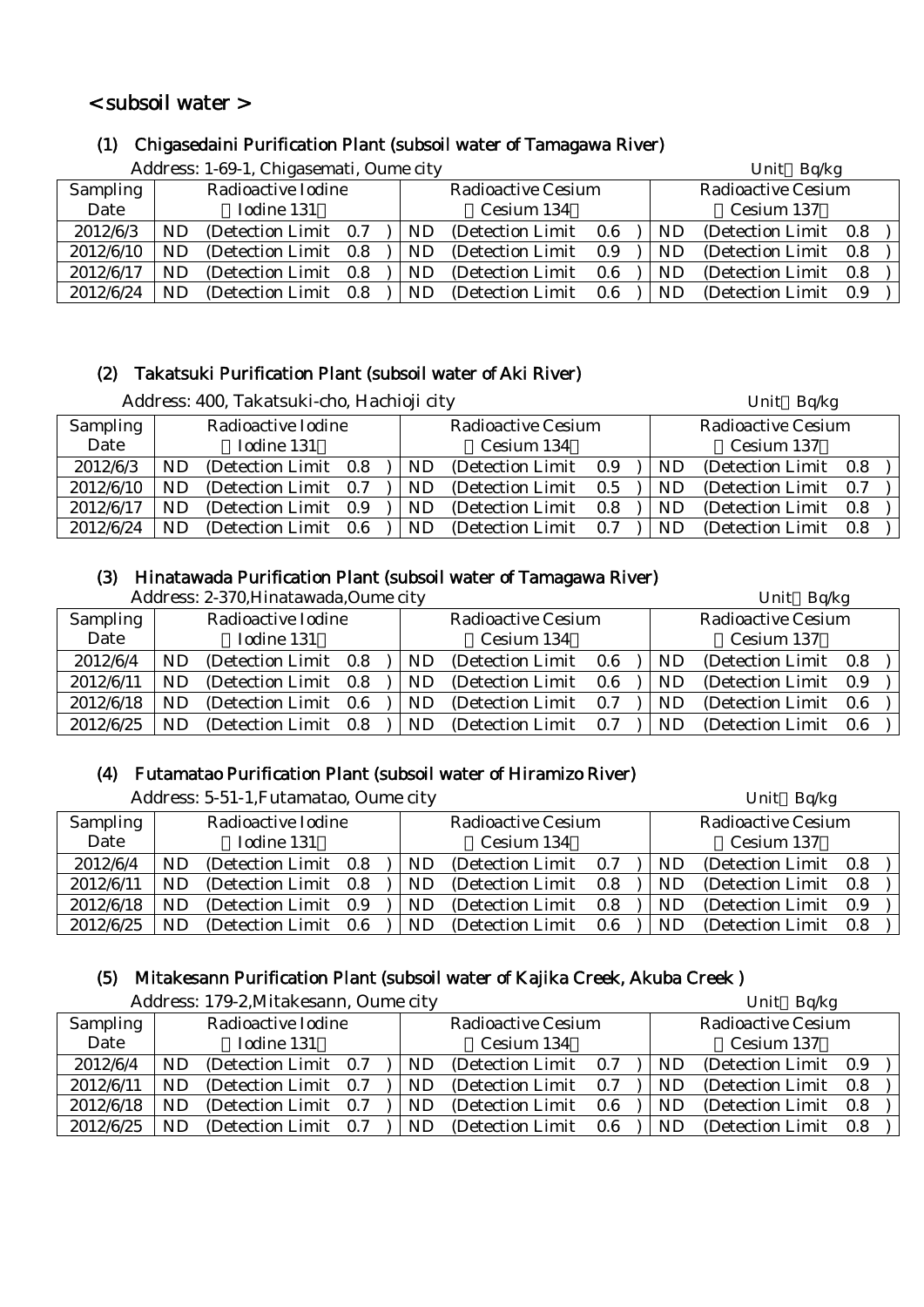#### (6) Nariki Purification Plant (subsoil water of Nariki River)

|                 |    | Address: 7-1591-3, Nariki, Oume city |     |     |                           |     |    | Unit Bq/kg                |     |  |
|-----------------|----|--------------------------------------|-----|-----|---------------------------|-----|----|---------------------------|-----|--|
| <b>Sampling</b> |    | Radioactive Iodine                   |     |     | <b>Radioactive Cesium</b> |     |    | <b>Radioactive Cesium</b> |     |  |
| Date            |    | Iodine 131                           |     |     | Cesium 134                |     |    | Cesium 137                |     |  |
| 2012/6/6        | ND | (Detection Limit 0.8)                |     | ND  | (Detection Limit)         | 0.8 | ND | (Detection Limit)         | 0.9 |  |
| 2012/6/13       | ND | (Detection Limit)                    | 0.7 | ND. | (Detection Limit)         | 0.8 | ND | (Detection Limit)         | 0.7 |  |
| 2012/6/20       | ND | (Detection Limit)                    | 0.6 | ND. | (Detection Limit)         | 0.7 | ND | (Detection Limit)         | 0.6 |  |
| 2012/6/27       | ND | (Detection Limit)                    | 0.8 | ND  | (Detection Limit)         | 0.8 | ND | (Detection Limit)         | 0.8 |  |

### (7) Sawaidaiichi Purification Plant (subsoil water of Yakubo River)

|           |    | Address: 1-535-3, Sawai, Oume city |     |                           |     |     | Unit Bq/kg                |     |  |
|-----------|----|------------------------------------|-----|---------------------------|-----|-----|---------------------------|-----|--|
| Sampling  |    | Radioactive Iodine                 |     | <b>Radioactive Cesium</b> |     |     | <b>Radioactive Cesium</b> |     |  |
| Date      |    | Iodine 131                         |     | Cesium 134                |     |     | Cesium 137                |     |  |
| 2012/6/6  | ND | (Detection Limit 0.7)              | ND  | (Detection Limit 0.7)     |     | ND. | (Detection Limit 0.9)     |     |  |
| 2012/6/13 | ND | (Detection Limit 0.8)              | ND  | (Detection Limit)         | 0.6 | ND  | (Detection Limit)         | 0.7 |  |
| 2012/6/20 | ND | (Detection Limit 0.7)              | ND. | (Detection Limit)         | 0.7 | ND  | (Detection Limit)         | 0.9 |  |
| 2012/6/27 | ND | (Detection Limit 0.7)              | ND  | (Detection Limit)         | 0.6 | ND  | (Detection Limit)         | 0.8 |  |

# (8) Sawaidaini Purification Plant (subsoil water of Aoi River)

|                 |     | Address: 3-667, Sawai, Oume city |  |     |                           |     |           | Unit Bq/kg                |     |
|-----------------|-----|----------------------------------|--|-----|---------------------------|-----|-----------|---------------------------|-----|
| <b>Sampling</b> |     | Radioactive Iodine               |  |     | <b>Radioactive Cesium</b> |     |           | <b>Radioactive Cesium</b> |     |
| Date            |     | Iodine 131                       |  |     | Cesium 134                |     |           | Cesium 137                |     |
| 2012/6/6        | ND  | (Detection Limit 0.8)            |  | ND. | (Detection Limit)         | 0.9 | ND.       | (Detection Limit 0.9)     |     |
| 2012/6/13       | ND  | (Detection Limit 0.7)            |  | ND. | (Detection Limit)         | 0.8 | ND        | (Detection Limit)         | 0.7 |
| 2012/6/20       | ND. | (Detection Limit 0.6)            |  | ND. | (Detection Limit)         | 0.6 | ND        | (Detection Limit)         | 0.5 |
| 2012/6/27       | ND  | (Detection Limit 0.7)            |  | ND. | (Detection Limit)         | 0.8 | <b>ND</b> | (Detection Limit)         | 0.7 |

# < shallow well >

#### (1) Kamiyotsugi Purification Plant (shallow well)

Address: 407, Kamiyotsugi, Akiruno city Unit Bq/kg

|           | $A$ uuress, 407, Kannyotsugi, AKII uno eny |                       |  |  |     |                           |     |  |    | $UIIIU$ Dy $n$ g          |  |
|-----------|--------------------------------------------|-----------------------|--|--|-----|---------------------------|-----|--|----|---------------------------|--|
| Sampling  |                                            | Radioactive Iodine    |  |  |     | <b>Radioactive Cesium</b> |     |  |    | <b>Radioactive Cesium</b> |  |
| Date      |                                            | Iodine 131            |  |  |     | Cesium 134                |     |  |    | Cesium 137                |  |
| 2012/6/3  | ND                                         | (Detection Limit 0.6) |  |  | ND. | (Detection Limit)         | 0.7 |  | ND | (Detection Limit 0.7)     |  |
| 2012/6/11 | ND                                         | (Detection Limit 0.7) |  |  | ND  | (Detection Limit)         | 0.7 |  | ND | (Detection Limit 0.6)     |  |
| 2012/6/17 | ND.                                        | (Detection Limit 0.9) |  |  | ND. | (Detection Limit)         | 0.7 |  | ND | (Detection Limit 0.8)     |  |
| 2012/6/24 | ND                                         | (Detection Limit 0.8) |  |  | ND  | (Detection Limit)         | 0.5 |  | ND | (Detection Limit 0.8)     |  |

# (2) Kamiishihara Purification Plant (shallow well, deep well)

|           |     | Address: 1-34, Kamiishihara, Chofu city |    |                           |     |     | Bq/kg<br>Unit             |     |  |
|-----------|-----|-----------------------------------------|----|---------------------------|-----|-----|---------------------------|-----|--|
| Sampling  |     | Radioactive Iodine                      |    | <b>Radioactive Cesium</b> |     |     | <b>Radioactive Cesium</b> |     |  |
| Date      |     | Iodine 131                              |    | Cesium 134                |     |     | Cesium 137                |     |  |
| 2012/6/6  | ND. | (Detection Limit 0.7)                   | ND | (Detection Limit)         | 0.5 | ND. | (Detection Limit)         | 0.7 |  |
| 2012/6/13 | ND. | (Detection Limit 0.8)                   | ND | (Detection Limit)         | 0.8 | ND  | (Detection Limit)         | 0.9 |  |
| 2012/6/20 | ND. | (Detection Limit 0.8)                   | ND | (Detection Limit)         | 0.7 | ND  | (Detection Limit)         |     |  |
| 2012/6/27 | ND  | (Detection Limit 0.7)                   | ND | (Detection Limit)         | 0.8 | ND  | (Detection Limit)         | 0.9 |  |

# (3) Suginami Purification Plant (shallow well)

|  | Address: 3-28-5, Zenpukuji, Suginami ward |  |
|--|-------------------------------------------|--|
|--|-------------------------------------------|--|

|           |           | Address: 3-28-5, Zenpukuji, Suginami ward |     |                           |     |     | Unit Bq/kg                |  |
|-----------|-----------|-------------------------------------------|-----|---------------------------|-----|-----|---------------------------|--|
| Sampling  |           | Radioactive Iodine                        |     | <b>Radioactive Cesium</b> |     |     | <b>Radioactive Cesium</b> |  |
| Date      |           | Iodine 131                                |     | Cesium 134                |     |     | Cesium 137                |  |
| 2012/6/7  | ND        | (Detection Limit 0.9)                     | ND. | (Detection Limit 0.9      |     | ND. | (Detection Limit)         |  |
| 2012/6/14 | <b>ND</b> | (Detection Limit 0.7)                     | ND. | (Detection Limit)         | 0.7 | ND. | (Detection Limit 0.8)     |  |
| 2012/6/21 | <b>ND</b> | (Detection Limit 0.8)                     | ND. | (Detection Limit)         | 0.8 | ND. | (Detection Limit 0.9)     |  |
| 2012/6/28 | ND        | (Detection Limit 0.7)                     | ND. | (Detection Limit)         | 0.5 | ND. | (Detection Limit 0.6)     |  |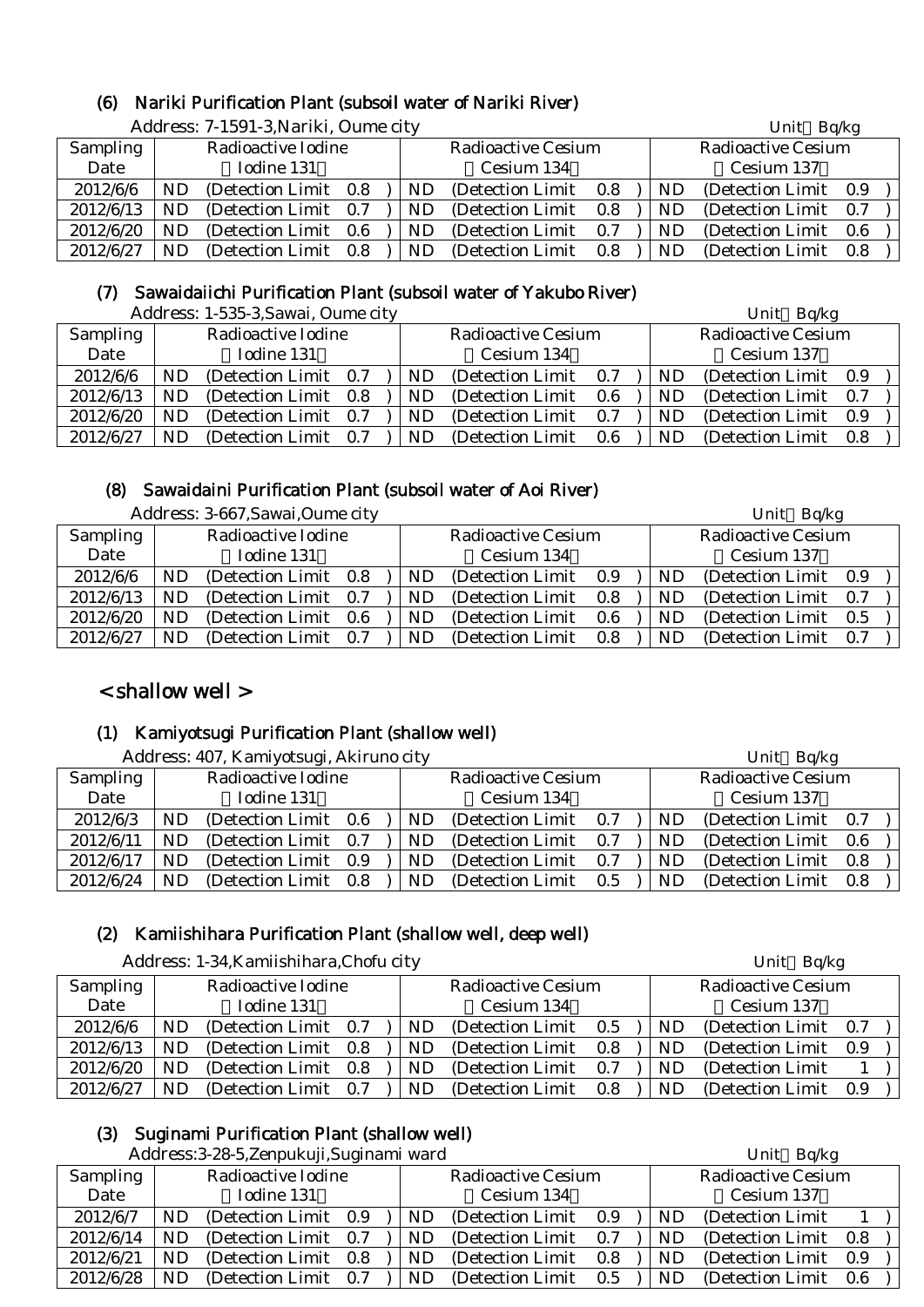# 2 Source water is taken from deep well: mostly once a month: Test mostly once a month

### (1) Takiyama Purification Plant (deep well)

|                 | Address: 6-1-1, Takiyama, Higashikurume city |     |                           |     |           | Ba/kg<br>Unit      |     |  |  |
|-----------------|----------------------------------------------|-----|---------------------------|-----|-----------|--------------------|-----|--|--|
| <b>Sampling</b> | Radioactive Iodine                           |     | <b>Radioactive Cesium</b> |     |           | Radioactive Cesium |     |  |  |
| Date            | Iodine 131                                   |     | Cesium 134                |     |           | Cesium 137         |     |  |  |
| 2012/6/3        | ND<br>(Detection Limit 0.8)                  | ND. | (Detection Limit)         | 0.8 | <b>ND</b> | (Detection Limit)  | 0.8 |  |  |

# (2) Minamisawa Purification Plant (deep well)

Address: 3-9-21, Minamisawa, Higashikurume city Unit Bq/kg

| <b>Sampling</b> | Radioactive Iodine |                   |     | Radioactive Cesium |                   |     |    | Radioactive Cesium |  |  |  |
|-----------------|--------------------|-------------------|-----|--------------------|-------------------|-----|----|--------------------|--|--|--|
| Date            |                    | Iodine 131        |     |                    | Cesium 134        |     |    | Cesium 137         |  |  |  |
| 2012/6/3        | ND                 | (Detection Limit) | 0.9 | ND                 | (Detection Limit) | 0.8 | ND | (Detection Limit)  |  |  |  |

# (3) Motohongo Purification Plant (deep well)

Address: 4-19-1,Motohongo, Hachioji city Unit Bq/kg

|          |                    |                   |         |     | $\sim$ $\sim$ $\sim$ $\sim$ |         |     |                    |     |  |  |
|----------|--------------------|-------------------|---------|-----|-----------------------------|---------|-----|--------------------|-----|--|--|
| Sampling | Radioactive Iodine |                   |         |     | Radioactive Cesium          |         |     | Radioactive Cesium |     |  |  |
| Date     | Iodine 131         |                   |         |     | Cesium 134                  |         |     | Cesium 137         |     |  |  |
| 2012/6/4 | ND.                | (Detection Limit) | $0.8\,$ | ND. | (Detection Limit)           | $0.8\,$ | ND. | (Detection Limit)  | 0.8 |  |  |
|          |                    |                   |         |     |                             |         |     |                    |     |  |  |

# (4) Akatsukicho Purification Plant (deep well)

Address: 1-7-12,Akatsukicho, Hachioji city Unit Bq/kg

|                 |                                |                                       | ____                                  |  |  |  |
|-----------------|--------------------------------|---------------------------------------|---------------------------------------|--|--|--|
| <b>Sampling</b> | Radioactive Iodine             | Radioactive Cesium                    | Radioactive Cesium                    |  |  |  |
| Date            | Iodine 131                     | Cesium 134                            | Cesium 137                            |  |  |  |
| 2012/6/4        | ND<br>(Detection Limit)<br>0.8 | <b>ND</b><br>(Detection Limit)<br>0.5 | <b>ND</b><br>(Detection Limit)<br>0.8 |  |  |  |

# (5) Fujimidaiichi (deep well)

|                 | Address: 1-27-12, Fujimi-cho, Tachikawa city |                    |  |  |     |                           |     |     | Unit $Bq/kg$              |  |  |  |  |  |
|-----------------|----------------------------------------------|--------------------|--|--|-----|---------------------------|-----|-----|---------------------------|--|--|--|--|--|
| <b>Sampling</b> |                                              | Radioactive Iodine |  |  |     | <b>Radioactive Cesium</b> |     |     | <b>Radioactive Cesium</b> |  |  |  |  |  |
| Date            |                                              | Iodine 131         |  |  |     | Cesium 134                |     |     | Cesium 137                |  |  |  |  |  |
| 2012/6/5        | <b>ND</b>                                    | (Detection Limit)  |  |  | ND. | (Detection Limit)         | 0.8 | ND. | (Detection Limit)         |  |  |  |  |  |

# (6) Fijimidaisan (deep well)

Address: 6-70. Fujimicho, Tachikawa city Unit Bq/kg

|          |            |                    |     |            |                    |     |            | $-1$               |     |  |
|----------|------------|--------------------|-----|------------|--------------------|-----|------------|--------------------|-----|--|
| Sampling |            | Radioactive Iodine |     |            | Radioactive Cesium |     |            | Radioactive Cesium |     |  |
| Date     | Todine 131 |                    |     | Cesium 134 |                    |     | Cesium 137 |                    |     |  |
| 2012/6/5 | ND         | (Detection Limit)  | 0.9 | ND         | (Detection Limit)  | 0.7 | ND.        | (Detection Limit)  | 0.8 |  |

# (7) Ogawa Purification Plant (deep well)

|          | Address: 1-847-2, Ogawa-cho, Kodaira city |                    |     |     |                           |                           | Unit Bq/kg |                       |  |  |  |
|----------|-------------------------------------------|--------------------|-----|-----|---------------------------|---------------------------|------------|-----------------------|--|--|--|
| Sampling |                                           | Radioactive Iodine |     |     | <b>Radioactive Cesium</b> | <b>Radioactive Cesium</b> |            |                       |  |  |  |
| Date     | Iodine 131                                |                    |     |     | Cesium 134                |                           | Cesium 137 |                       |  |  |  |
| 2012/6/6 | ND                                        | (Detection Limit)  | 0.7 | ND. | (Detection Limit)         | 0.7                       | ND.        | (Detection Limit 0.7) |  |  |  |

# (8) Izumihoncho Purification Plant (deep well)

Address: 4-6-1.Izumihoncho, Komae city Unit Bq/kg

| <b>Sampling</b> | Radioactive Iodine             | Radioactive Cesium             | Radioactive Cesium             |  |  |
|-----------------|--------------------------------|--------------------------------|--------------------------------|--|--|
| Date            | Iodine 131                     | Cesium 134                     | Cesium 137                     |  |  |
| 2012/6/6        | ND<br>0.6<br>(Detection Limit) | ND<br>0.5<br>(Detection Limit) | ND<br>(Detection Limit)<br>0.8 |  |  |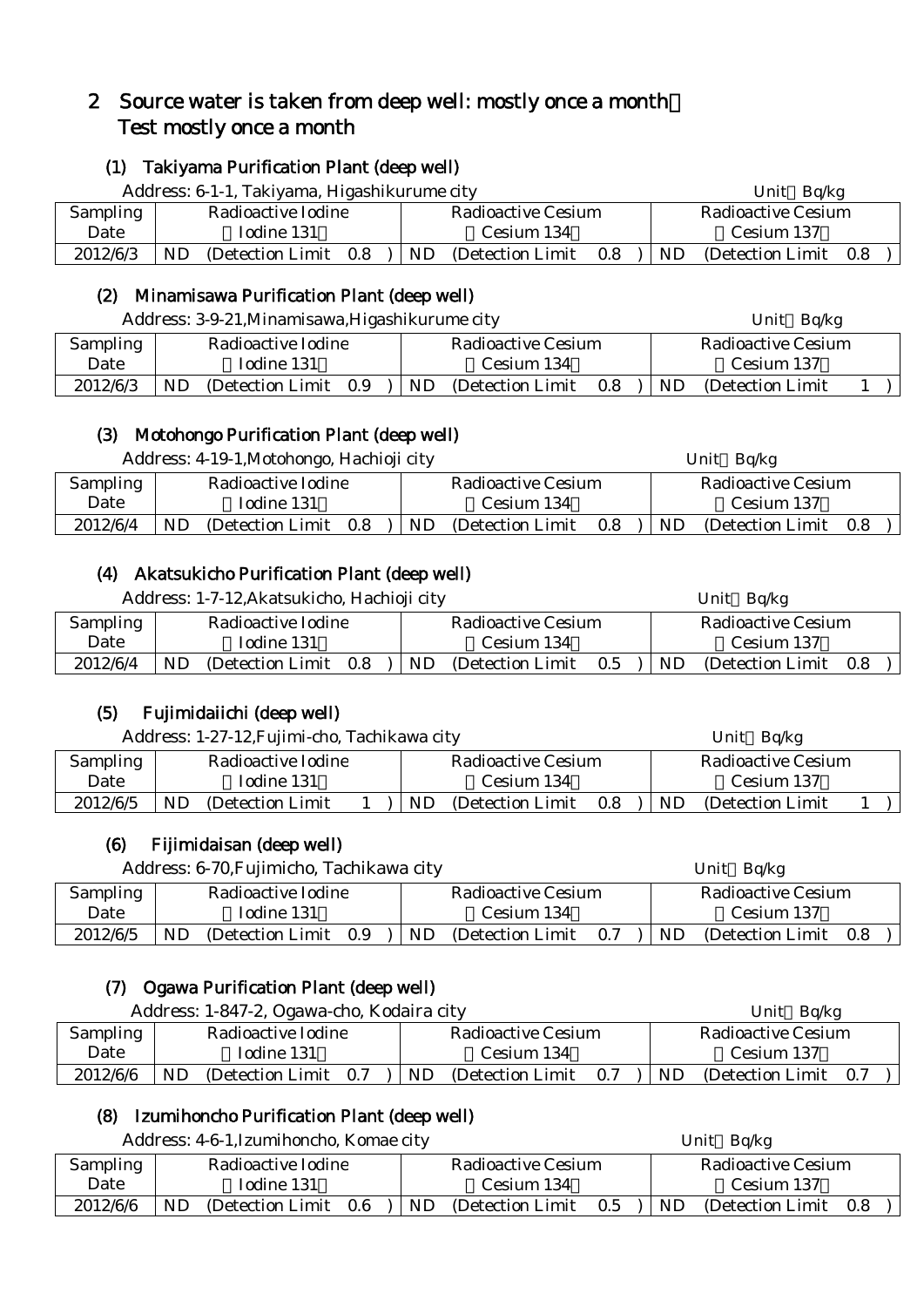# (9) Jyousuiminami Plant (deep well)

|          | Address: 3-12-36, Jyousuiminami-cho, Kodaira city |                    |     |            |                    |                   |     |            | Bq/kg<br>Unit         |  |  |  |
|----------|---------------------------------------------------|--------------------|-----|------------|--------------------|-------------------|-----|------------|-----------------------|--|--|--|
| Sampling |                                                   | Radioactive Iodine |     |            | Radioactive Cesium |                   |     |            | Radioactive Cesium    |  |  |  |
| Date     | Iodine 131                                        |                    |     | Cesium 134 |                    |                   |     | Cesium 137 |                       |  |  |  |
| 2012/6/7 | ND                                                | (Detection Limit)  | 0.7 |            | ND                 | (Detection Limit) | 0.7 | ND.        | (Detection Limit 0.7) |  |  |  |

### (10) Fuchumusashidai Purification Plant (deep well)

|                 | Address: 2-7, Musashidai, Fuchu city |  |     |                           |                    | Unit $Bq/kg$ |                       |  |  |
|-----------------|--------------------------------------|--|-----|---------------------------|--------------------|--------------|-----------------------|--|--|
| <b>Sampling</b> | Radioactive Iodine                   |  |     | <b>Radioactive Cesium</b> | Radioactive Cesium |              |                       |  |  |
| Date            | Iodine 131                           |  |     | Cesium 134                |                    |              | Cesium 137            |  |  |
| 2012/6/7        | (Detection Limit 0.7)<br>ND          |  | ND. | (Detection Limit)         | 0.6                | ND.          | (Detection Limit 0.6) |  |  |

#### (11) Tachikawasunagawa Purification Plant (deep well)

|           | Address: 6-41-1, Sunagawa-cho, Tachikawa city |                       |  |           |                    |                    |     | Unit Bq/kg        |     |  |  |
|-----------|-----------------------------------------------|-----------------------|--|-----------|--------------------|--------------------|-----|-------------------|-----|--|--|
| Sampling  |                                               | Radioactive Iodine    |  |           | Radioactive Cesium | Radioactive Cesium |     |                   |     |  |  |
| Date      |                                               | Iodine 131            |  |           | Cesium 134         |                    |     | Cesium 137        |     |  |  |
| 2012/6/10 | ND.                                           | (Detection Limit 0.7) |  | <b>ND</b> | (Detection Limit)  | $0.6\,$            | ND. | (Detection Limit) | 0.6 |  |  |
|           |                                               |                       |  |           |                    |                    |     |                   |     |  |  |

#### (12) Tachikawasakaecho Purification Plant (deep well)

| Address: 5-38-5, Sakae-cho, Tachikawa city |  |
|--------------------------------------------|--|
|--------------------------------------------|--|

|                 | Address: 5-38-5, Sakae-cho, Tachikawa city |                       |  |  |                    |                   | Unit $Bq/kg$ |           |                       |  |  |  |
|-----------------|--------------------------------------------|-----------------------|--|--|--------------------|-------------------|--------------|-----------|-----------------------|--|--|--|
| <b>Sampling</b> | Radioactive Iodine                         |                       |  |  | Radioactive Cesium |                   |              |           | Radioactive Cesium    |  |  |  |
| Date            |                                            | Iodine 131            |  |  |                    | Cesium 134        |              |           | Cesium 137            |  |  |  |
| 2012/6/10       | <b>ND</b>                                  | (Detection Limit 0.8) |  |  | ND.                | (Detection Limit) | 0.6          | <b>ND</b> | (Detection Limit 0.8) |  |  |  |

# (13) Kamirenjyaku Purification Plant (deep well)

| Address: 9-41-4, Kamirenjyaku, Mitaka city |                    |                   |     |     |                           |     |     | Unit Bq/kg            |  |  |  |
|--------------------------------------------|--------------------|-------------------|-----|-----|---------------------------|-----|-----|-----------------------|--|--|--|
| Sampling                                   | Radioactive Iodine |                   |     |     | <b>Radioactive Cesium</b> |     |     | Radioactive Cesium    |  |  |  |
| Date                                       |                    | Iodine 131        |     |     | Cesium 134                |     |     | Cesium 137            |  |  |  |
| 2012/6/11                                  | ND.                | (Detection Limit) | 0.8 | ND. | (Detection Limit)         | 0.7 | ND. | (Detection Limit 0.9) |  |  |  |

# (14) Mitakashinkawa Purification Plant (deep well)

| Address: 2-1-15, Shinkawa, Mikata city |                    |                   |     |  |                    |                   |     |           | Unit Bq/kg            |  |  |  |
|----------------------------------------|--------------------|-------------------|-----|--|--------------------|-------------------|-----|-----------|-----------------------|--|--|--|
| Sampling                               | Radioactive Iodine |                   |     |  | Radioactive Cesium |                   |     |           | Radioactive Cesium    |  |  |  |
| Date                                   |                    | Iodine 131        |     |  |                    | Cesium 134        |     |           | Cesium 137            |  |  |  |
| 2012/6/11                              | <b>ND</b>          | (Detection Limit) | 0.8 |  | <b>ND</b>          | (Detection Limit) | 0.7 | <b>ND</b> | (Detection Limit 0.9) |  |  |  |

# (15) Saiwaimachi Purification Plant (deep well)

 $\mathsf{I}$ 

| Address: 2-24, Saiwai-cho, Fuchu city |                    |                       |  |                    |     |                   |                    | Unit Bq/kg |                       |  |  |
|---------------------------------------|--------------------|-----------------------|--|--------------------|-----|-------------------|--------------------|------------|-----------------------|--|--|
| Sampling                              | Radioactive Iodine |                       |  | Radioactive Cesium |     |                   | Radioactive Cesium |            |                       |  |  |
| Date                                  |                    | Iodine 131            |  |                    |     | Cesium 134        |                    |            | Cesium 137            |  |  |
| 2012/6/12                             | <b>ND</b>          | (Detection Limit 0.8) |  |                    | ND. | (Detection Limit) | 0.9                | ND.        | (Detection Limit 0.9) |  |  |

#### (16) Fuchuminamicho Purification Plant (deep well)

|           | Address: 1-50, Minami-cho, Fuchu city | Unit Bq/kg                      |                              |  |
|-----------|---------------------------------------|---------------------------------|------------------------------|--|
| Sampling  | Radioactive Iodine                    | Radioactive Cesium              | Radioactive Cesium           |  |
| Date      | Iodine 131                            | Cesium 134                      | Cesium 137                   |  |
| 2012/6/12 | ND<br>(Detection Limit)<br>0.8        | ND.<br>(Detection Limit)<br>0.8 | ND.<br>(Detection Limit 0.9) |  |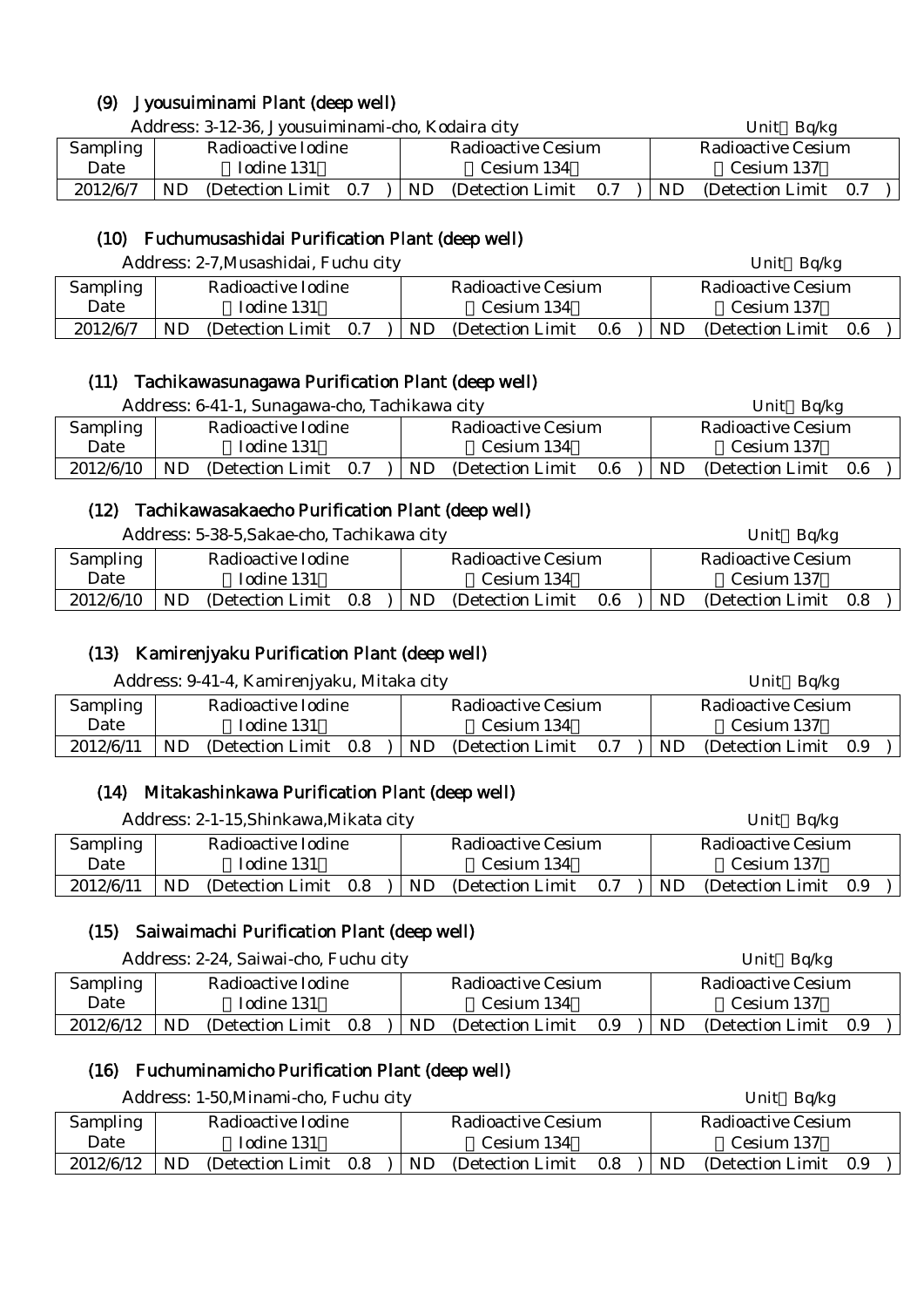# (17) Jindaiji Purification Plant (deep well)

| Address: 5-56 Jindaijiminami-cho, Chofu city |                    |                   |     |  |                           |                   |     | Unit Bq/kg         |                       |  |  |
|----------------------------------------------|--------------------|-------------------|-----|--|---------------------------|-------------------|-----|--------------------|-----------------------|--|--|
| Sampling                                     | Radioactive Iodine |                   |     |  | <b>Radioactive Cesium</b> |                   |     | Radioactive Cesium |                       |  |  |
| Date                                         |                    | Iodine 131        |     |  |                           | Cesium 134        |     |                    | Cesium 137            |  |  |
| 2012/6/13                                    | ND                 | (Detection Limit) | 0.9 |  | ND.                       | (Detection Limit) | 0.6 | ND.                | (Detection Limit 0.9) |  |  |

#### (18) Hussamusashinodai Purification Plant (deep well)

|                 | Address: 2-32, Musashinodai, Hussa city | Unit Bq/kg                            |                                       |  |  |
|-----------------|-----------------------------------------|---------------------------------------|---------------------------------------|--|--|
| <b>Sampling</b> | Radioactive Iodine                      | <b>Radioactive Cesium</b>             | <b>Radioactive Cesium</b>             |  |  |
| Date            | Iodine 131                              | Cesium 134                            | Cesium 137                            |  |  |
| 2012/6/13       | ND<br>(Detection Limit 0.8)             | <b>ND</b><br>(Detection Limit)<br>0.7 | <b>ND</b><br>(Detection Limit)<br>0.8 |  |  |

# (19) Kamikitadai Purification Plant (deep well)

|           | Address: 1-801-1, Kamikitadai, Higashiyamato city | Unit $Bq/kg$      |     |           |                           |     |    |                    |     |  |
|-----------|---------------------------------------------------|-------------------|-----|-----------|---------------------------|-----|----|--------------------|-----|--|
| Sampling  | Radioactive Iodine                                |                   |     |           | <b>Radioactive Cesium</b> |     |    | Radioactive Cesium |     |  |
| Date      |                                                   | Iodine 131        |     |           | Cesium 134                |     |    | Cesium 137         |     |  |
| 2012/6/14 | ND.                                               | (Detection Limit) | 0.7 | <b>ND</b> | (Detection Limit)         | 0.5 | ND | (Detection Limit)  | 0.8 |  |

# (20) Nakato Purification Plant (deep well)

| Address: 2-1-3, Nakato, Musasimurayama city |     |                    |     |     |                    |         |     | Unit $Bq/kg$          |  |  |  |
|---------------------------------------------|-----|--------------------|-----|-----|--------------------|---------|-----|-----------------------|--|--|--|
| Sampling                                    |     | Radioactive Iodine |     |     | Radioactive Cesium |         |     | Radioactive Cesium    |  |  |  |
| Date                                        |     | Iodine 131         |     |     | Cesium 134         |         |     | Cesium 137            |  |  |  |
| 2012/6/14                                   | ND. | (Detection Limit)  | 0.7 | ND. | (Detection Limit)  | $0.5\,$ | ND. | (Detection Limit 0.8) |  |  |  |

#### (21) Kajino Purification Plant (deep well)

| Address: 5-10-33, kajinocho, Koganei city |    |                    |     |     |                    |     | Unit $Bq/kg$ |                           |       |  |
|-------------------------------------------|----|--------------------|-----|-----|--------------------|-----|--------------|---------------------------|-------|--|
| Sampling                                  |    | Radioactive Iodine |     |     | Radioactive Cesium |     |              | <b>Radioactive Cesium</b> |       |  |
| Date                                      |    | Iodine 131         |     |     | Cesium 134         |     |              | Cesium 137                |       |  |
| 2012/6/17                                 | ND | (Detection Limit)  | 0.8 | ND. | (Detection Limit)  | 0.7 | <b>ND</b>    | (Detection Limit)         | - 0.9 |  |

# (22) Wakamatsu Purification Plant (deep well)

| Address: 4-10, Wakamatsucho, Fuchu cit |                                |  |                    |                   |     |                           | Unit Bg/kg        |     |  |  |
|----------------------------------------|--------------------------------|--|--------------------|-------------------|-----|---------------------------|-------------------|-----|--|--|
| <b>Sampling</b>                        | Radioactive Iodine             |  | Radioactive Cesium |                   |     | <b>Radioactive Cesium</b> |                   |     |  |  |
| Date                                   | Iodine 131                     |  |                    | Cesium 134        |     |                           | Cesium 137        |     |  |  |
| 2012/6/17                              | ND<br>(Detection Limit)<br>0.6 |  | ND.                | (Detection Limit) | 0.6 | ND                        | (Detection Limit) | 0.8 |  |  |

#### (23) Shibasaki Purification Plant (deep well)

| Address: 1-1-41, Shibasakicho, Tachikawa city |     |                    |     |  |    |                           |     | Unit $Bq/kg$ |     |                           |  |  |
|-----------------------------------------------|-----|--------------------|-----|--|----|---------------------------|-----|--------------|-----|---------------------------|--|--|
| Sampling                                      |     | Radioactive Iodine |     |  |    | <b>Radioactive Cesium</b> |     |              |     | <b>Radioactive Cesium</b> |  |  |
| Date                                          |     | Iodine 131         |     |  |    | Cesium 134                |     |              |     | Cesium 137                |  |  |
| 2012/6/18                                     | ND. | (Detection Limit)  | 0.7 |  | ND | (Detection Limit)         | 0.9 |              | ND. | (Detection Limit 0.9)     |  |  |

# (24) Nishitokyosakaecho Purification Plant (deep well)

|           | Address: 2-7-6, Sakae-cho, Nishitokyo city | Unit Bq/kg                   |                               |  |  |
|-----------|--------------------------------------------|------------------------------|-------------------------------|--|--|
| Sampling  | Radioactive Iodine                         | <b>Radioactive Cesium</b>    | <b>Radioactive Cesium</b>     |  |  |
| Date      | Iodine 131                                 | Cesium 134                   | Cesium 137                    |  |  |
| 2012/6/18 | (Detection Limit 0.7)<br>ND.               | ND.<br>(Detection Limit 0.5) | I ND<br>(Detection Limit 0.8) |  |  |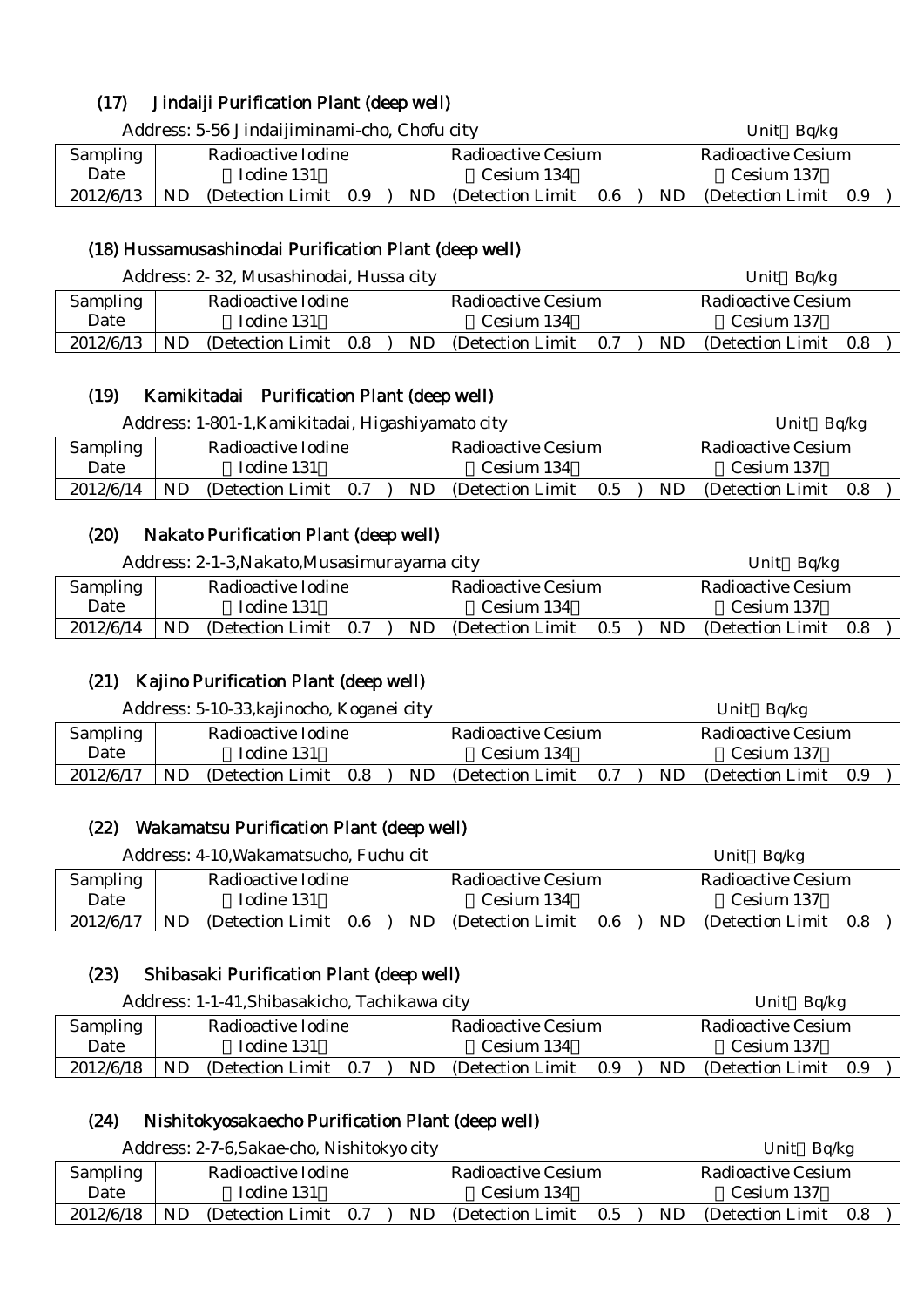# (25) Shibakubo Purification Plant (deep well)

Address: 5-9-1,Shibakubo,Nishitokyo city Unit Bq/kg Sampling Date Radioactive Iodine Iodine 131 Radioactive Cesium Cesium 134 Radioactive Cesium Cesium 137  $2012/6/19$  ND (Detection Limit 0.8 ) ND (Detection Limit 0.8 ) ND (Detection Limit 0.8

### (26) Hoyacho Purification Plant (deep well)

|                 | Address: 1-5-24, Hoya-cho, Nishitokyo city |                                       | Bq/kg<br>Unit                   |  |  |  |
|-----------------|--------------------------------------------|---------------------------------------|---------------------------------|--|--|--|
| <b>Sampling</b> | Radioactive Iodine                         | Radioactive Cesium                    | Radioactive Cesium              |  |  |  |
| Date            | Iodine 131                                 | Cesium 134                            | Cesium 137                      |  |  |  |
| 2012/6/19       | ND<br>(Detection Limit 0.8)                | <b>ND</b><br>0.7<br>(Detection Limit) | ND.<br>(Detection Limit)<br>0.9 |  |  |  |

#### (27) Kokubunjikitamachidaini Purification Plant (deep well)

|           | Address: 4-1-51, Kitamachi, Kokubunji city |                   |     |  |                           |                   |     |  |     | Unit Bq/kg            |  |  |  |
|-----------|--------------------------------------------|-------------------|-----|--|---------------------------|-------------------|-----|--|-----|-----------------------|--|--|--|
| Sampling  | Radioactive Iodine                         |                   |     |  | <b>Radioactive Cesium</b> |                   |     |  |     | Radioactive Cesium    |  |  |  |
| Date      | Iodine 131                                 |                   |     |  | Cesium 134                |                   |     |  |     | Cesium 137            |  |  |  |
| 2012/6/20 | ND.                                        | (Detection Limit) | 0.9 |  | ND                        | (Detection Limit) | 0.7 |  | ND. | (Detection Limit 0.9) |  |  |  |

#### (28) Higashikoigakubo Purification Plant (deep well)

|                 | Address: 2-5-8, Higashikoigakubo, Kokubunji city |                    |     |     |                           |     |                    |                       | Bq/kg |  |
|-----------------|--------------------------------------------------|--------------------|-----|-----|---------------------------|-----|--------------------|-----------------------|-------|--|
| <b>Sampling</b> |                                                  | Radioactive Iodine |     |     | <b>Radioactive Cesium</b> |     | Radioactive Cesium |                       |       |  |
| Date            |                                                  | Iodine 131         |     |     | Cesium 134                |     | Cesium 137         |                       |       |  |
| 2012/6/20       | ND                                               | (Detection Limit)  | 0.8 | ND. | (Detection Limit)         | 0.8 | ND.                | (Detection Limit 0.9) |       |  |

# (29) Omaru Purification Plant (deep well)

|                 |                    | Address: 760, Omaru, Inagi city |     |  |                    |                   |     |  | Unit Bq/kg |                    |     |  |
|-----------------|--------------------|---------------------------------|-----|--|--------------------|-------------------|-----|--|------------|--------------------|-----|--|
| <b>Sampling</b> | Radioactive Iodine |                                 |     |  | Radioactive Cesium |                   |     |  |            | Radioactive Cesium |     |  |
| Date            | Iodine 131         |                                 |     |  |                    | Cesium 134        |     |  |            | Cesium 137         |     |  |
| 2012/6/21       | ND                 | (Detection Limit)               | 0.7 |  | ND.                | (Detection Limit) | 0.8 |  | ND         | (Detection Limit)  | 0.9 |  |

#### (30) Sakahama Purification Plant (deep well)

|           |    | Address: 816, Sakahama, Inagi city |     |     |                           |     |                    | Unit $Bq/kg$          |  |  |
|-----------|----|------------------------------------|-----|-----|---------------------------|-----|--------------------|-----------------------|--|--|
| Sampling  |    | Radioactive Iodine                 |     |     | <b>Radioactive Cesium</b> |     | Radioactive Cesium |                       |  |  |
| Date      |    | Iodine 131                         |     |     | Cesium 134                |     |                    | Cesium 137            |  |  |
| 2012/6/21 | ND | (Detection Limit)                  | 0.7 | ND. | (Detection Limit)         | 0.7 | ND.                | (Detection Limit 0.9) |  |  |

#### (31) Senkawa Purification Plant (deep well)

Address: 3-6, Senkawa, Chofu city **The Contract of Contract Contract Contract Contract Contract Contract Contract Contract Contract Contract Contract Contract Contract Contract Contract Contract Contract Contract Contract** 

|                 |            | 7 ruul css. 9  v.bellikawa,Cholu elev |     |  |            |                    |     |                    | <b>UIIL</b><br>או שע |     |  |  |
|-----------------|------------|---------------------------------------|-----|--|------------|--------------------|-----|--------------------|----------------------|-----|--|--|
| <b>Sampling</b> |            | Radioactive Iodine                    |     |  |            | Radioactive Cesium |     | Radioactive Cesium |                      |     |  |  |
| Date            | Iodine 131 |                                       |     |  | Cesium 134 |                    |     |                    | Cesium 137           |     |  |  |
| 2012/6/24       | ND         | (Detection Limit)                     | 0.7 |  | ND         | (Detection Limit)  | 0.8 | ND.                | (Detection Limit)    | 0.8 |  |  |

# (32) Misawa Purification Plant (deep well)

|                 | Address: 1-19-1, Misawa, Hino city |                                 | Unit<br>Bq/kg                |  |  |
|-----------------|------------------------------------|---------------------------------|------------------------------|--|--|
| <b>Sampling</b> | Radioactive Iodine                 | Radioactive Cesium              | Radioactive Cesium           |  |  |
| Date            | Iodine 131                         | Cesium 134                      | Cesium 137                   |  |  |
| 2012/6/24       | ND<br>(Detection Limit)<br>0.8     | ND.<br>0.6<br>(Detection Limit) | ND.<br>(Detection Limit 0.7) |  |  |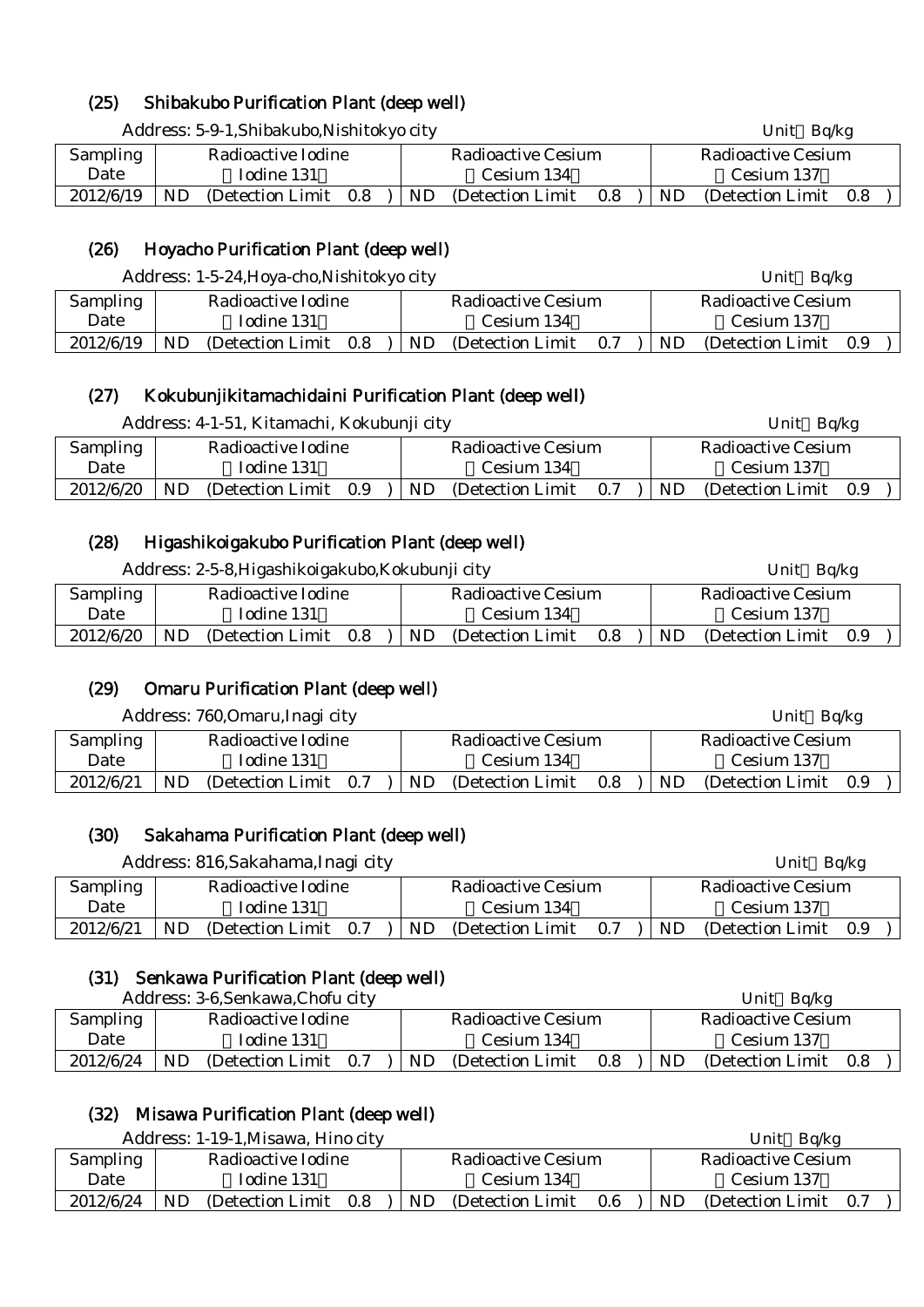# (33) Yaho Purification Plant (deep well)

Address: 1462-1, Yaho, Kunitachi city Unit Bq/kg

| Sampling  | Radioactive Iodine               | Radioactive Cesium              | Radioactive Cesium             |  |  |  |
|-----------|----------------------------------|---------------------------------|--------------------------------|--|--|--|
| Date      | Iodine 131                       | Cesium 134                      | Cesium 137                     |  |  |  |
| 2012/6/25 | ND<br>- 0.7<br>(Detection Limit) | ND.<br>(Detection Limit)<br>0.7 | ND<br>(Detection Limit)<br>0.8 |  |  |  |

### (34) Kunitachinaka Purification Plant (deep well)

|                 | Address: 3-8-1, Naka, Kunitachi city |                                | Ba/kg<br>Unit               |  |  |
|-----------------|--------------------------------------|--------------------------------|-----------------------------|--|--|
| <b>Sampling</b> | Radioactive Iodine                   | Radioactive Cesium             | Radioactive Cesium          |  |  |
| Date            | Iodine 131                           | Cesium 134                     | Cesium 137                  |  |  |
| 2012/6/25       | ND<br>(Detection Limit)<br>0.7       | ND<br>0.6<br>(Detection Limit) | ND<br>(Detection Limit 0.7) |  |  |

#### (35) Takinosawa Purification Plant(deep well)

|                 |                    | Address: 2-7-7, Asahi-cho, Machida city |     |                    |                   |     | Bq/kg<br>Unit |                       |  |  |  |
|-----------------|--------------------|-----------------------------------------|-----|--------------------|-------------------|-----|---------------|-----------------------|--|--|--|
| <b>Sampling</b> | Radioactive Iodine |                                         |     | Radioactive Cesium |                   |     |               | Radioactive Cesium    |  |  |  |
| Date            |                    | Iodine 131                              |     |                    | Cesium 134        |     |               | Cesium 137            |  |  |  |
| 2012/6/26       | ND                 | (Detection Limit)                       | 0.8 | ND.                | (Detection Limit) | 0.7 | <b>ND</b>     | (Detection Limit 0.7) |  |  |  |

#### (36) Haramachida Purification Plant (deep well)

|                 | Address: 5-13-3, Haramachida, Machida city | Unit<br>Bq/kg                   |                                |  |  |
|-----------------|--------------------------------------------|---------------------------------|--------------------------------|--|--|
| <b>Sampling</b> | Radioactive Iodine                         | Radioactive Cesium              | Radioactive Cesium             |  |  |
| Date            | Iodine 131                                 | Cesium 134                      | Cesium 137                     |  |  |
| 2012/6/26       | ND<br>(Detection Limit)<br>0.7             | ND.<br>0.8<br>(Detection Limit) | ND<br>(Detection Limit)<br>0.8 |  |  |

### (37) Noduta Purification Plant(deep well)

|           | Address: 3398, Nodutamachi, Machida city) |                   |     |  |                    |                   |     |  |            | Unit Bq/kg         |     |  |  |
|-----------|-------------------------------------------|-------------------|-----|--|--------------------|-------------------|-----|--|------------|--------------------|-----|--|--|
| Sampling  | Radioactive Iodine                        |                   |     |  | Radioactive Cesium |                   |     |  |            | Radioactive Cesium |     |  |  |
| Date      | Iodine 131                                |                   |     |  | Cesium 134         |                   |     |  | Cesium 137 |                    |     |  |  |
| 2012/6/27 | ND                                        | (Detection Limit) | 0.7 |  | ND                 | (Detection Limit) | 0.7 |  | ND         | (Detection Limit)  | 0.8 |  |  |

#### (38) Sakuragaoka Purification Plant (deep well)

| Address: 4-10, Sakuragaoka, Tama city |                    |                       |                           |     |                           | Bq/kg<br>Unit |     |                       |  |  |
|---------------------------------------|--------------------|-----------------------|---------------------------|-----|---------------------------|---------------|-----|-----------------------|--|--|
| Sampling                              | Radioactive Iodine |                       | <b>Radioactive Cesium</b> |     | <b>Radioactive Cesium</b> |               |     |                       |  |  |
| Date                                  |                    | Iodine 131            |                           |     | Cesium 134                |               |     | Cesium 137            |  |  |
| 2012/6/27                             | ND.                | (Detection Limit 0.7) |                           | ND. | (Detection Limit)         | 0.5           | ND. | (Detection Limit 0.6) |  |  |

# (39) Osakaue Purification Plant (deep well)

Address: 1-17-11, Osakaue, Hino city **Example 2018** Unit Bq/kg

| Sampling  | Radioactive Iodine             | Radioactive Cesium                    | Radioactive Cesium              |  |  |
|-----------|--------------------------------|---------------------------------------|---------------------------------|--|--|
| Date      | Iodine 131                     | Cesium 134                            | Cesium 137                      |  |  |
| 2012/6/28 | ND<br>(Detection Limit)<br>0.7 | <b>ND</b><br>(Detection Limit)<br>0.8 | ND.<br>(Detection Limit)<br>0.7 |  |  |

#### (40) Minamidaira Purification Plant (deep well)

|           | Address: 2-24-5, Minamidaira, Hino city | Ba/kg<br>Unit                   |                              |  |  |
|-----------|-----------------------------------------|---------------------------------|------------------------------|--|--|
| Sampling  | Radioactive Iodine                      | Radioactive Cesium              | Radioactive Cesium           |  |  |
| Date      | Iodine 131                              | Cesium 134                      | Cesium 137                   |  |  |
| 2012/6/28 | ND<br>(Detection Limit)<br>0.7          | ND.<br>(Detection Limit)<br>0.7 | ND.<br>(Detection Limit 0.9) |  |  |

1 Testing institute: Water Quality Management Center

2 ND (Not detectable): "Detection Limit" refers to the minimum detectable value. Radioactivity has the property wherein even using the same measurement device, the minimum level varies